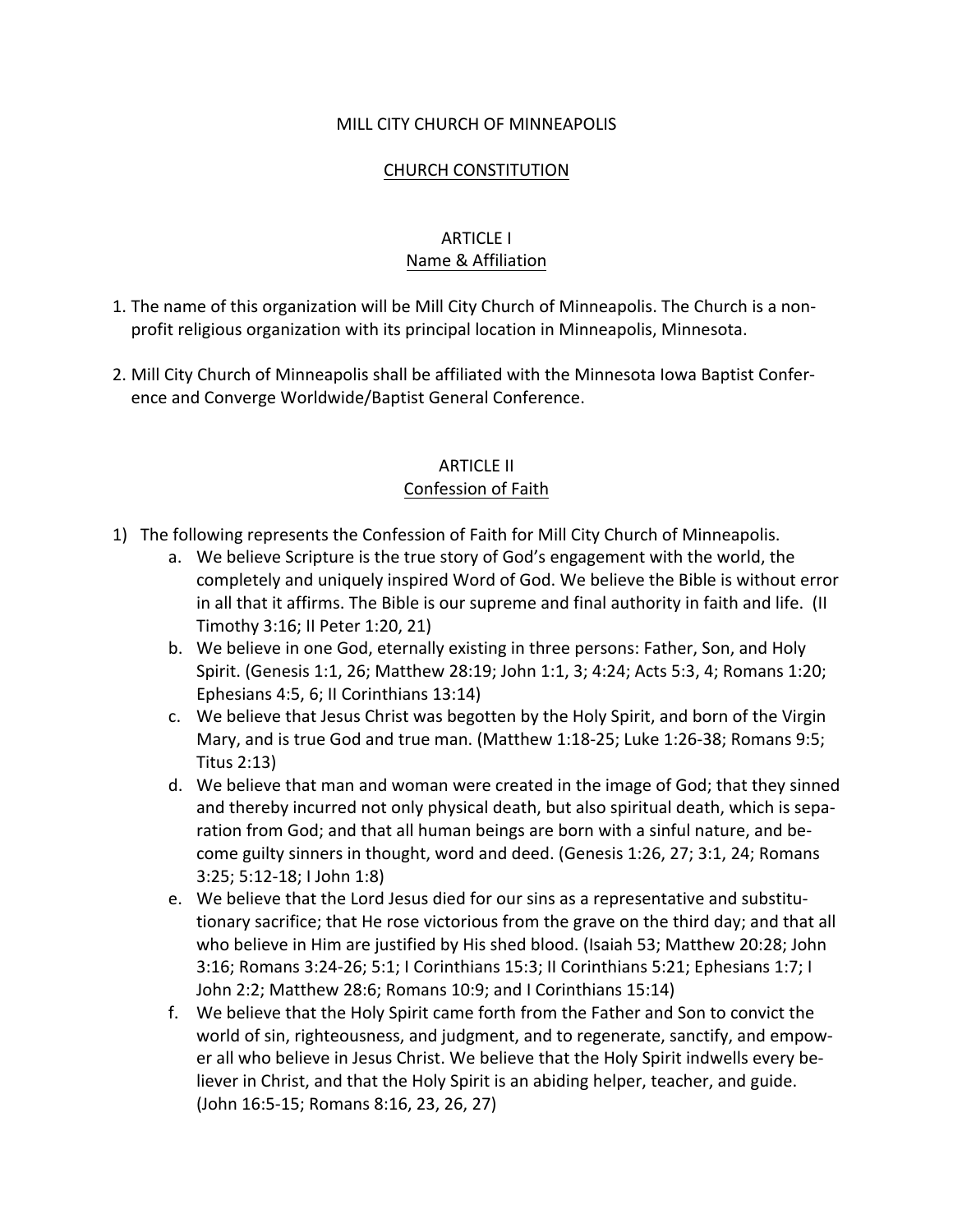- g. We believe Jesus Christ will return personally and visibly, in power and glory to bring in fullness his perfect kingdom. At that time, God's mission will be fully realized, humanity will be reconciled to God, and creation will be restored and redeemed in the form of the new heaven and the new earth. We believe that the interim period between Christ's ascension and return is to be filled with the people of God participating in God's mission to restore the world God loves. (Acts 1:11; I Thessalonians 4:16, 17; Matthew 24:42-51; Matthew 25:1-13)
- h. We believe that all who come by grace through faith to accept the Lord Jesus Christ are born again of the Holy Spirit and thereby become children of God. (John 3:3, 5; 1:12, 13; James 1:18; I Peter 1:23; Ephesians 2:8, 9)
- i. We believe that at the time of Jesus' second coming there will be a bodily resurrection of all people and all will face judgment. Those who have surrendered their lives to Jesus, lived as a disciple of Jesus and trust in the power of his death and resurrection for their salvation will spend eternity in God's presence. Those who have not put their hope in Jesus will spend eternity separated from God in hell. Our Christian confidence is that God will perfect God's kingdom, and we look forward with eager anticipation to that day, and to the new heaven and new earth in which righteousness will dwell and God will reign forever. (John 5:28-29; I Corinthians 15; II Corinthians 5:10; Matthew 25:31-46; Revelation 20:4-6, 11-15)
- j. We believe that all Christians are baptized by the Holy Spirit when they come to faith in Christ. We believe that believer's baptism by immersion in the name of the Father, Son, and Holy Spirit is a public demonstration of a person's faith in Jesus Christ as their Lord and Savior. (Acts 2:28-41, 47; Matthew 28:18-20; Acts 8:36-40; 10:47; 18:8; Romans 6:3, 4; I Corinthians 12:13)
- k. We believe that those who partake of communion should be those who have made a commitment of faith to Jesus Christ, and are actively seeking to follow Jesus in their lives. (Acts 2:42-46; I Corinthians 11:23-29)
- l. We believe that there is one true church universal, comprised of all those who acknowledge Jesus Christ as personal Savior and Lord. The Scriptures command believers together to devote themselves to worship; prayer; teaching of the Word; observance of baptism and the Lord's Supper; fellowship; service to the body through the development and use of talents and gifts; giving through tithes and offerings; and outreach. (Romans 12:4-6; I Corinthians 12:4-6; Ephesians 2:19-22; 4:12-16; Hebrews 10:24, 25)
- m. We believe that all Christians are commanded to participate in spreading the Gospel to all people groups. (Matthew 28:19-20; Acts 1:8).

#### ARTICLE III Calling & Covenant

- 1) Calling
	- a. Mill City Church is called by God to love our community in the name of Jesus.
- 2) Covenant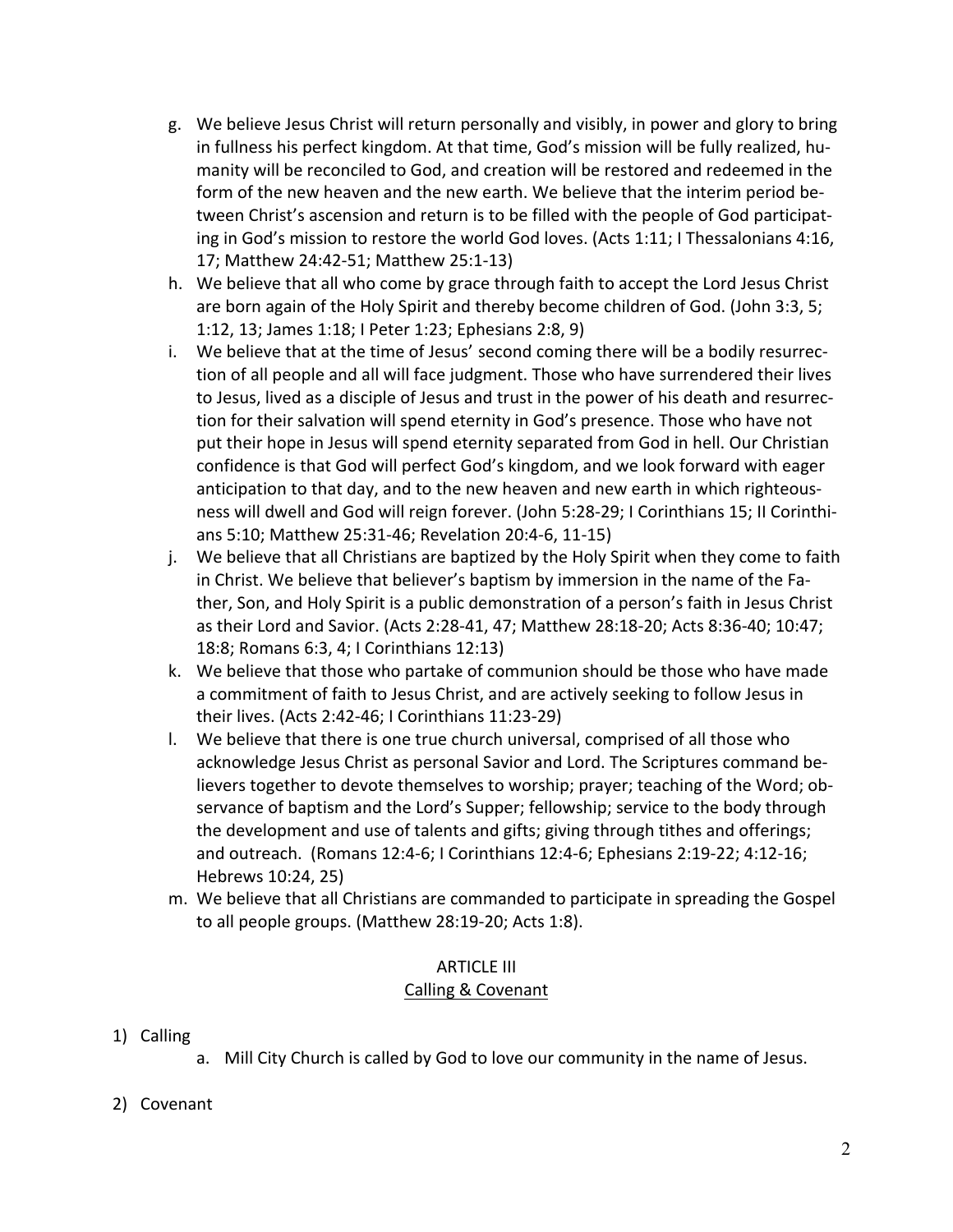a. The people of Mill City Church covenant together to participate in what God is doing through loving their community in the name of Jesus.

## ARTICLE IV

## Covenant Membership

A Covenant Member is someone who through faith in Jesus Christ has received new life through the Holy Spirit, and has been baptized in the name of the Father, Son and Holy Spirit. The Covenant Members agree to a shared Covenant for Life Together that will be reaffirmed annually.

- 1) Covenant Membership requirements
	- a. A statement of faith in Jesus Christ as Savior and Lord, and evidence of a desire to live out Jesus' way of life and mission.
	- b. A signed statement indicating consent to the Statement of Faith and Membership Covenant of Mill City Church.
	- c. An agreement to abide by biblical principles of Christian discipline and conflict resolution as outlined in the Mill City Commitment to Peacemaking and Reconciliation document.
	- d. Has been baptized in the name of the Father, Son and Holy Spirit.
	- e. Regularly participates in the practices outlined by the Membership Covenant including public worship, serving our community and growth as a disciple.
- 2) Becoming a Covenant Member
	- a. Completion of the Mill City Church Covenant Membership class
	- b. Upon completion of the class each person who desires to become a Covenant Member will meet with a member of the Leadership Team, or a leader appointed by the Leadership Team, to give testimony to a personal relationship with Jesus Christ.
	- c. Having read the constitution and the membership covenant, the person desiring to become a Covenant Member will sign the Covenant for Life Together.
	- d. The Leadership Team will submit the names of those desiring Covenant Membership to the current Covenant Members. Any member having concerns over the granting of Covenant Membership to an individual should communicate in writing their concern to the Leadership Team within 10 days of notification by the Leadership Team.
	- e. At the next meeting of the Covenant Members there will be a vote for the individual to become a Covenant Member. A new Covenant Member failing to receive a vote of seventy-five percent (75%) in favor of ratification of membership will not be granted Covenant Membership.
	- f. Membership is not granted based on letter of transfer.
- 3) Non-Resident Covenant Membership Requirements
	- a. Formerly a Covenant Member of Mill City Church.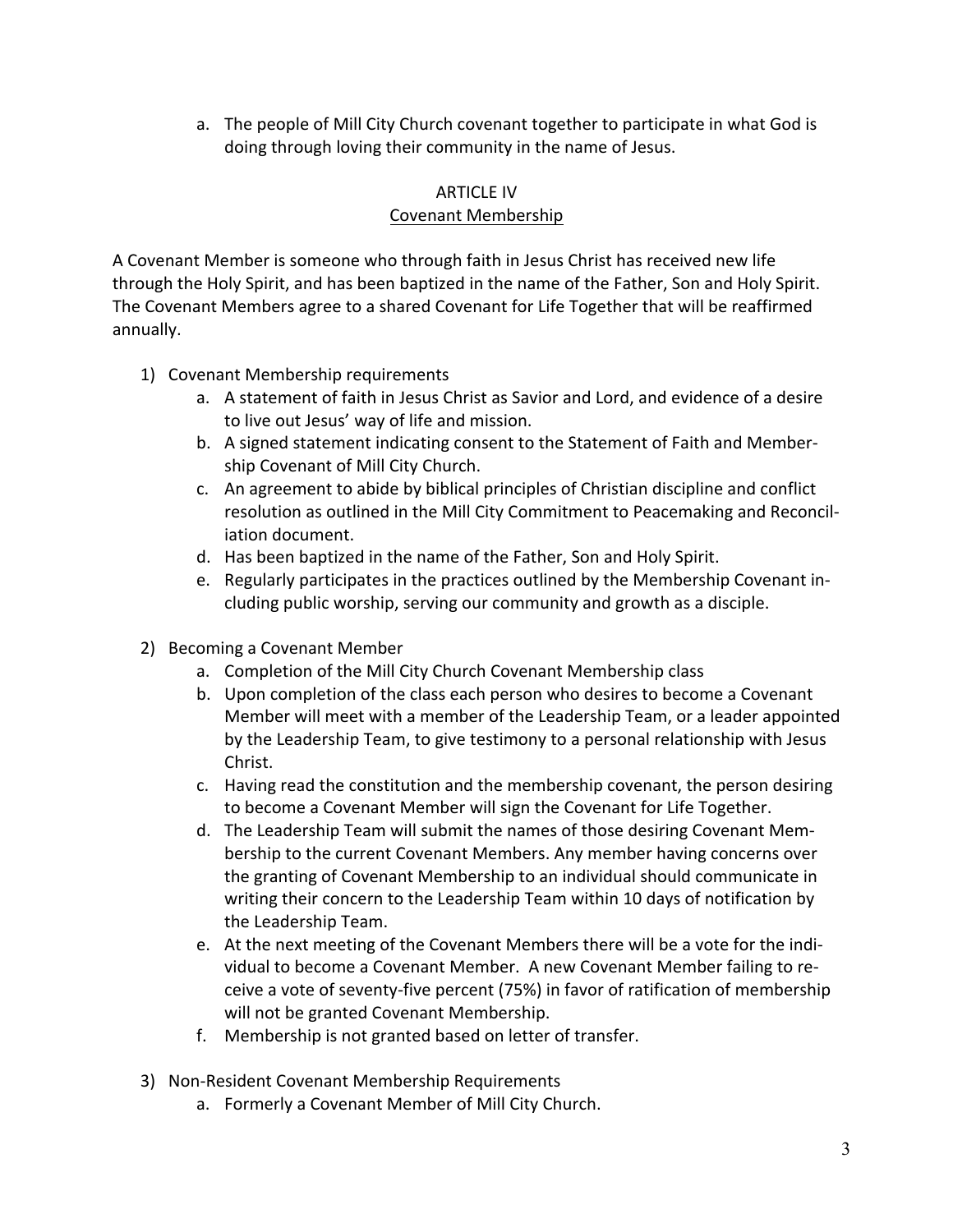- b. Consensus by the Leadership Team that the status of Non-Resident Covenant Member be granted for a limited term. The Leadership Team will annually review and determine the status of all Non-Resident Covenant Members.
- c. A statement indicating that regular contact with Mill City Church is temporarily suspended because the Covenant Member is temporarily residing in a location where participation in the Church is not possible due to circumstances acceptable to the Leadership Team; and further stating an intention to re-associate with Mill City Church as a Covenant Member upon return to a location in proximity to the Mill City Church community.
- d. Non-Resident Covenant Members will not vote on any matters.
- e. A Non-Resident Covenant Member may become a member of another church where he/she is living and concurrently retain non-resident membership in Mill City Church.
- 4) Withdrawal and Removal from Membership
	- a. Withdrawal and removal from membership is a very serious matter as it indicates a break in our Covenant. As such, all actions should be taken within biblical principles and only after the Leadership Team have made personal attempts to determine the membership intent and, if necessary, to attempt reconciliation.
	- b. Upon the establishment of a quorum and two-thirds (2/3) vote of Leadership Team present, the team may remove the membership of any person who no longer meets the membership requirements.
	- c. Whenever a Covenant Member becomes a member of another church, his/her membership in Mill City Church will end without further action.
	- d. A Covenant Member, upon the Covenant Member's own written request, may be removed from membership.
	- e. A Covenant Member who fails to participate with or attend the gatherings of the church for a period of time may be contacted by The Leadership Team to discern membership intent. The term "period of time" is to be defined as approximately six (6) consecutive months. However, the Leadership Team may attempt contact at any time to discern membership intent if the situation warrants.
- 5) Recording
	- a. The names of those joining and terminating membership shall be duly recorded and reported to Covenant Members.
- 6) Accountability of Covenant Members
	- a. Every Covenant Member agrees to be held accountable to the doctrine and practices outlined in this document and the Covenant for Life Together. Any Covenant Member known to be in willful neglect of their responsibilities will be held counseled according to the procedure outlined in Matthew 18:15-18 and Galatians 6:1. Covenant Members will seek to resolve all conflicts between one another by seeking to speak the truth in love to one another and restore relationship. If a Covenant Member does not respond to these efforts, the matter shall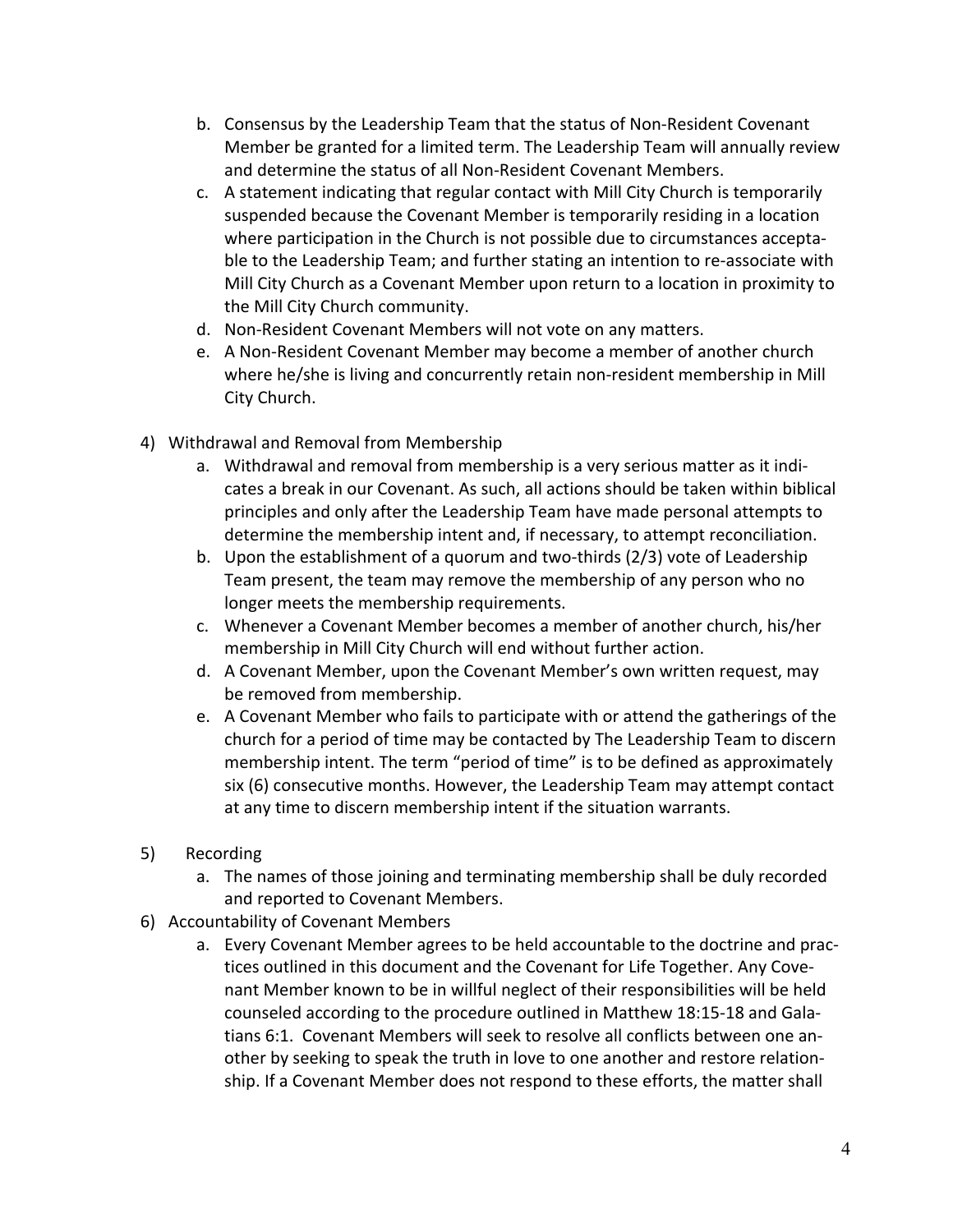be brought to the attention of the Leadership Team in writing, which shall in meekness and gentleness seek to reconcile the Covenant Member.

- b. The Covenant Members are responsible for creating a culture of mutual accountability. The Leadership Team will be responsible for facilitating a process of reconciliation in the event of a Covenant Member refusing to be held accountable by the Covenant Membership.
- c. A Covenant Member can be removed from membership if they fail to engage and complete the process initiated by the Leadership Team. This removal may result by a two-thirds (2/3) vote of all current Leadership Team members. Such action may be appealed by the Covenant Member to the Covenant Membership for consideration at the next covenant membership meeting.

# ARTICLE V

# Leadership of the Church

- 1) Jesus Christ is the leader of Mill City Church
	- a) We affirm that Jesus is the leader of Mill City Church. We seek to be led by the Holy Spirit into participation with God in the work God is doing in our communities. The role of the teams described below is to help this community attend to God's leading in all aspects of our life together.
- 2) Authority within Mill City Church
	- a) The authority and leadership of this church is vested in teams of leaders and its covenant membership acting through called covenant membership meetings. The management, administration and oversight of business and spiritual affairs are delegated by the congregation to appropriate leadership as outlined below in Articles VI, VII, and VIII.
- 3) The Leadership Team
	- a) Role
		- i) The Congregation delegates to the Leadership Team the responsibilities of providing spiritual oversight, wisdom, accountability, and guidance for the congregation. The Leadership Team focuses on helping to discern the overall leading of the Holy Spirit for Mill City Church, and ensuring the leadership of the church pursues that leading.
	- b) Qualifications of a Leadership Team member:
		- i) Any woman or man who is a Covenant Member of the church meeting the biblical standards of character and giftedness for church leaders may be nominated and elected to the Leadership Team.
- 4) The Pastor(s)
	- a) Role
		- i) The role of the Pastor(s) is to lead the church by equipping the congregation for participation in God's mission, locally and globally. This role can be fulfilled by one or more pastors, at the discretion of the Leadership Team.
	- b) Pastoral Qualifications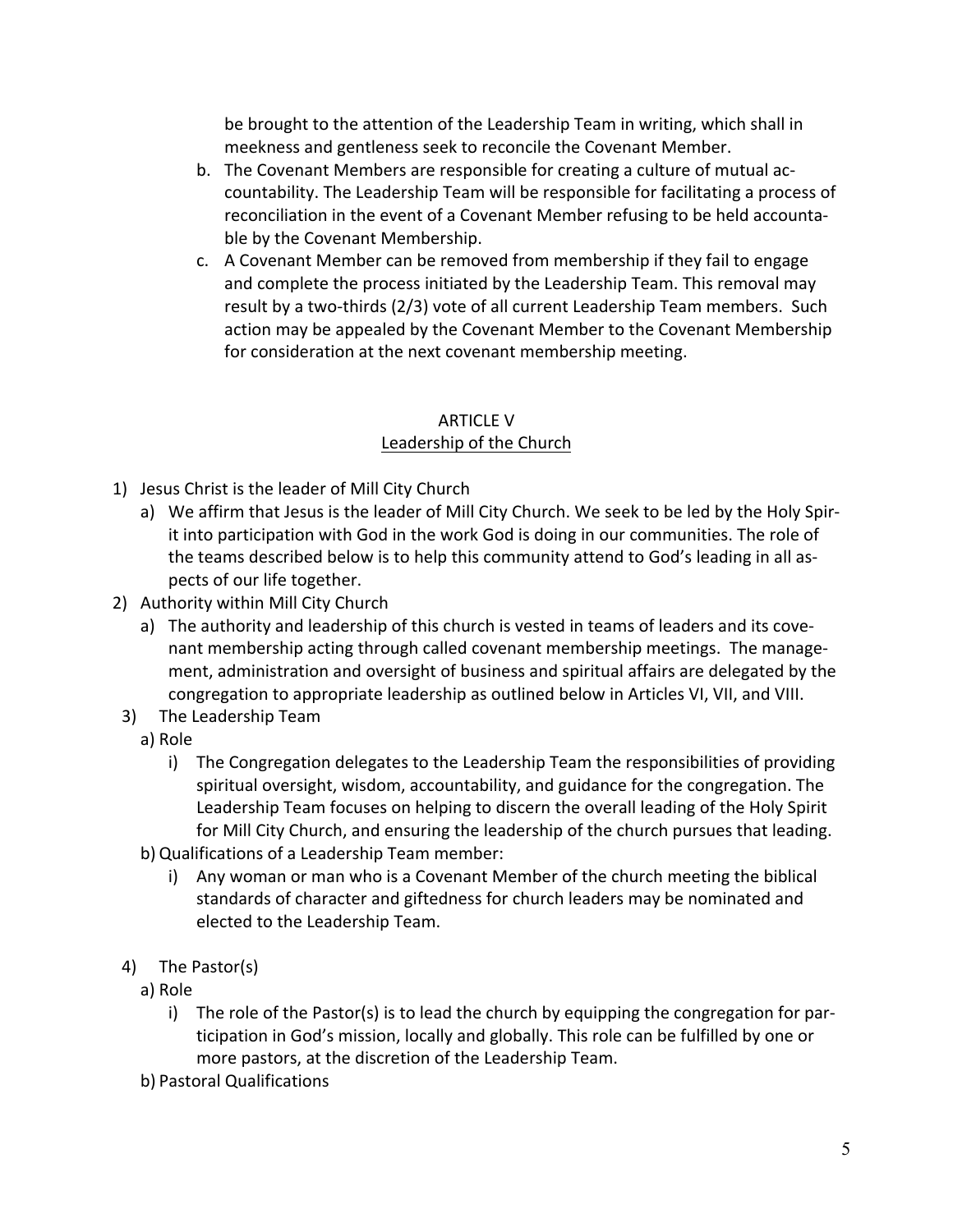Pastors of the church will meet the qualifications for character, giftedness, and call set forth in the Scripture. The pastors will be licensed and/or ordained; all pastors will be required to demonstrate competence according to the benchmarks established by the Leadership Team. These may include such requirements as Masters level education, or equivalent, and years of pastoral experience. All pastors will become a Covenant Member of the church when they accept an invitation to serve Mill City Church as a pastor.

- 5) Ministry Teams
	- b) Ministry Teams will be formed as required to carry out the varied ministries of the church. These teams will be formed through the approval of the Leadership Team.
- 6) Licensed Ministers
	- a) Mill City reserves the right to license people in "non-pastoral" roles. These people can be licensed as ministers for the purposes of carrying certain ministry tasks.
		- i) Qualifications
			- (1) Anyone applying for ministry licensing must be a Covenant Member of Mill City Church. Someone desiring to take this step must first request a recommendation from the Leadership Team to the Covenant Membership. Upon recommendation, a vote will be taken at the next available Covenant Member meeting, the purpose of which shall be announced at least two weeks in advance. The meeting shall include the budget implications of the proposed position (if applicable). The Leadership Team will recommend one candidate for licensing, and the vote shall be by written ballot, with two-thirds (2/3) vote required for approval. The licensing will be for an indefinite period of time unless otherwise noted at the time of approval.

# 7) Officers

- a) For legal purposes as a Minnesota non-profit corporation, the following officers are designated:
	- i) President The Chair of the Leadership Team serves as the Chair of the Church, and holds the title of President for all legal purposes.
	- ii) Vice-President The Vice-Chair of the Leadership Team serves as Vice-President of the Church.
	- iii) Secretary The Leadership Team will appoint a Church Secretary annually.
	- iv) Treasurer The Leadership Team will appoint a Church Treasurer annually. The treasurer will not serve more than four consecutive years.

#### ARTICLE VI

#### The Leadership Team

- 1) Composition
	- a) The Leadership Team will be comprised of not less than 6 or more than 10 Leadership Team members. Normally, two pastors will serve on the Leadership Team at any time.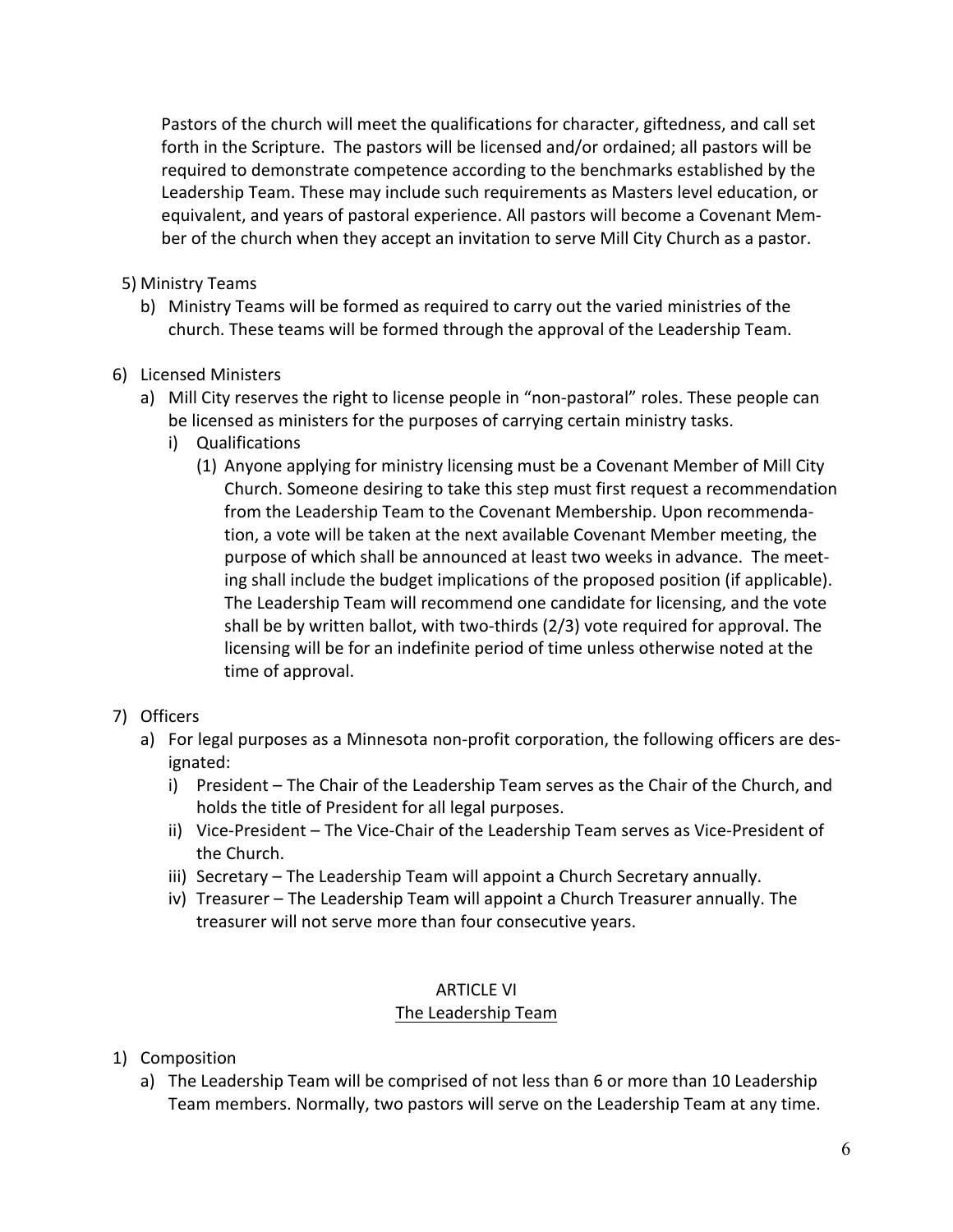- 2) Notification of Meetings
	- a) All Leadership Team members shall receive a minimum 3-day advance notification of any meeting, including time and place of the meeting. In emergency situations, the 3day notice may be waived by the two-thirds (2/3) vote of the entire Leadership Team.
- 3) Responsibilities of the Leadership Team
	- a) Provide Overall Leadership
		- i) Provide spiritual oversight and discernment to help the congregation sense God's leading through the Holy Spirit and the guidance of the Scriptures.
		- ii) Annually review and affirm areas of focus for the ministry of the church. Present these areas to the Covenant Membership.
		- iii) Assist the Pastor(s) in determining appropriate metrics for evaluating the ministries of the church and provide a summary of that work for the Covenant Members at least annually
		- iv) Hear and respond promptly to concerns of the Congregation.
		- v) Be responsible for the accountability of Covenant Members as outlined in Article IV.6.
		- vi) Ensure the scheduling and convening of Covenant Member meetings as outlined in Article IX.
	- b) Manage the Affairs of the Church
		- i) Establish and publish as necessary policies and procedures to guide Mill City Church and to take or recommend corrective action, or revise objectives where objectives are not being accomplished.
		- ii) Have responsibility for managing the business affairs of Mill City Church.
		- iii) Annually appoint an independent review of the financial records of the church and report such findings to the congregation. Resolve any issues identified.
		- iv) Sign legal contracts which are consistent with the budget, Constitution, and state law. This includes authority to borrow money, and to acquire, encumber, and sell real and personal property consistent within the provisions of Article X.2.b of this Constitution.
		- v) Ensure that Mill City Church is adequately represented in all legal matters.
	- c) Propose and Oversee Church Budget
		- i) Present a proposed budget to the Covenant Membership at a Covenant Membership meeting at least three weeks prior to the beginning of the new fiscal year. All proposed non- budgeted expenditures in excess of five percent (5%) of the annual budget require the majority approval of the Covenant Membership.
		- ii) Upon approval, ensure that the budget is carried out as approved. The Leadership Team gives the Pastor(s) the ability to adjust individual budget items and amounts where ministry objectives necessitate but in no event shall total expenditures exceed the total authorized budget without prior notification of the Covenant Members.
		- iii) Ensure the integrity of the process of receiving contributions and disbursing funds on behalf of the church, in accordance with standard accounting procedures for nonprofit organizations.
	- d) Provide Human Resource Services for the Pastor(s)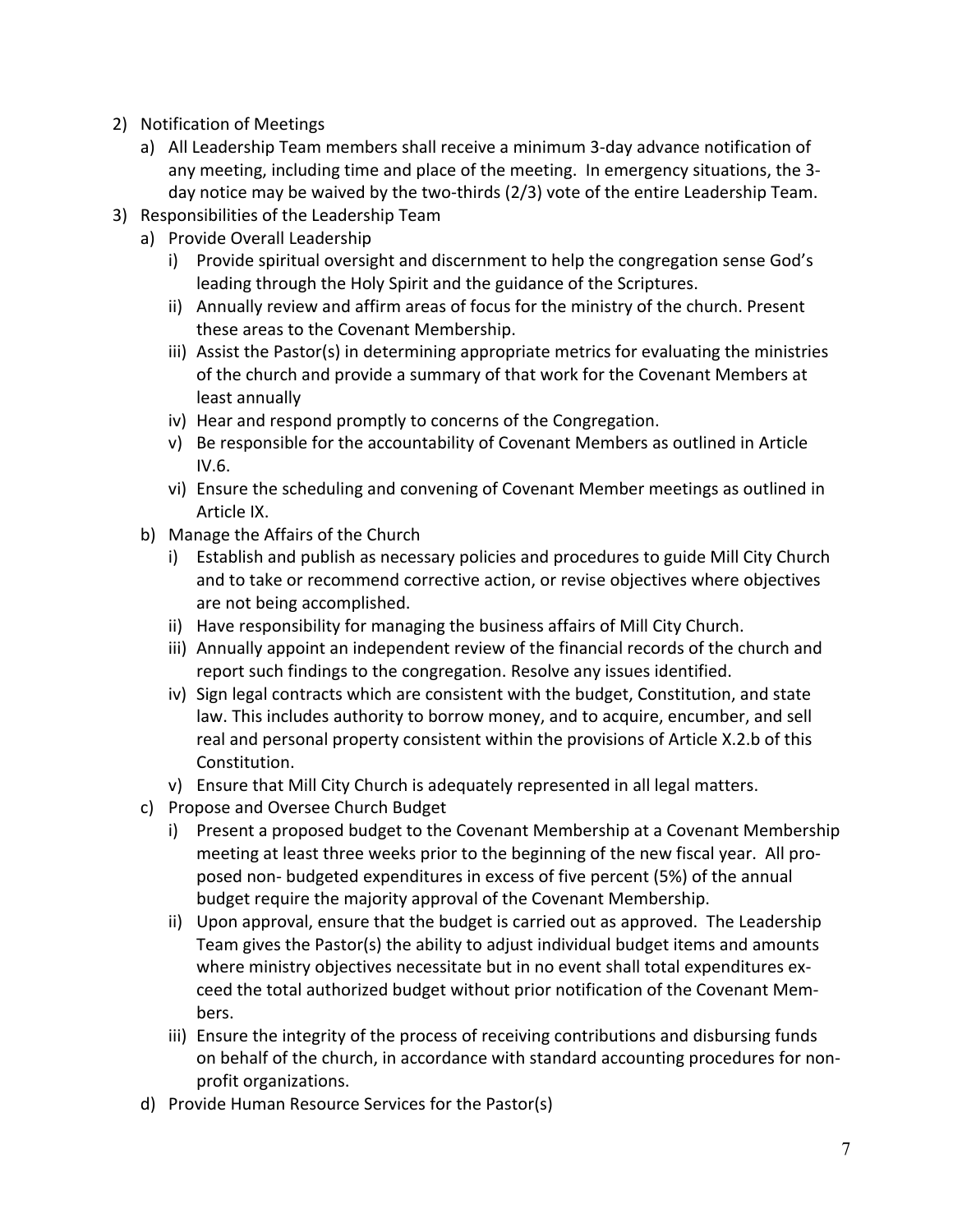- i) Provide Accountability for Pastor(s)
	- (1) Hiring and dismissal of Pastors subject to the provisions of this Constitution. The Leadership Team delegates the hiring of all non-Pastoral staff to the Pastor(s).
	- (2) Annual written review of the Pastor(s), providing godly counsel or discipline as required.
	- (3) Annual review and approval of all pastors and staff compensation; approval of compensation for all new staff.
	- (4) Periodic review of personnel policies, and administration of those policies as they directly relate to all the staff.
	- (5) Resolve conflicts arising from work of the Pastor(s) by focusing upon areas of responsibility and accountability where the conflict has arisen. Normally the Leadership Team will appoint at least two of its members to assess the issues involved and to make recommendations back to the Leadership Team. The goal is to resolve the conflict based upon the Biblical directives and relevant principles of Christian conduct and in accordance with relevant sections of the constitution.
- ii) Recommend to the Covenant Membership any licensing/ordinations.
	- (1) Act upon any licensing and commissioning requirements and to notify the Covenant Membership of any such actions.
- 4) Rules of Office
	- a) The term of office for Leadership Team members will be three (3) years with a maximum of two (2) consecutive terms. A person shall be out of office at least one (1) year before they are again considered for additional terms. Terms shall be staggered so that, as nearly as possible, one-third (1/3) of the Leadership Team members terms shall expire each year, rounded down. Pastors who are members of the Leadership Team are exempt from term limits.
	- b) The Leadership Team will consist of no less than six (6) and no more than ten (10) voting persons, which normally includes two Pastors.
	- c) At their first Covenant Member meeting of each fiscal year, the Leadership Team will select from among themselves officers, as specified in Article V, to be ratified by Covenant Membership affirmation at the subsequent covenant member meeting.
	- d) A quorum of the Leadership Team for meeting and affirming will be two-thirds (2/3) of the Leadership Team.
	- e) Action may be taken by the Leadership Team by a majority vote of those participating unless otherwise provided in this Constitution. (For the purposes of this Constitution, a "majority" means greater than fifty percent (50%).)
	- f) The Leadership Team may take action by written or electronic approval as indicated by a majority of the Leadership Team.
	- g) All voting actions must be noted in minutes. Minutes of Leadership Team meetings will be kept in an official record available to the Covenant Membership.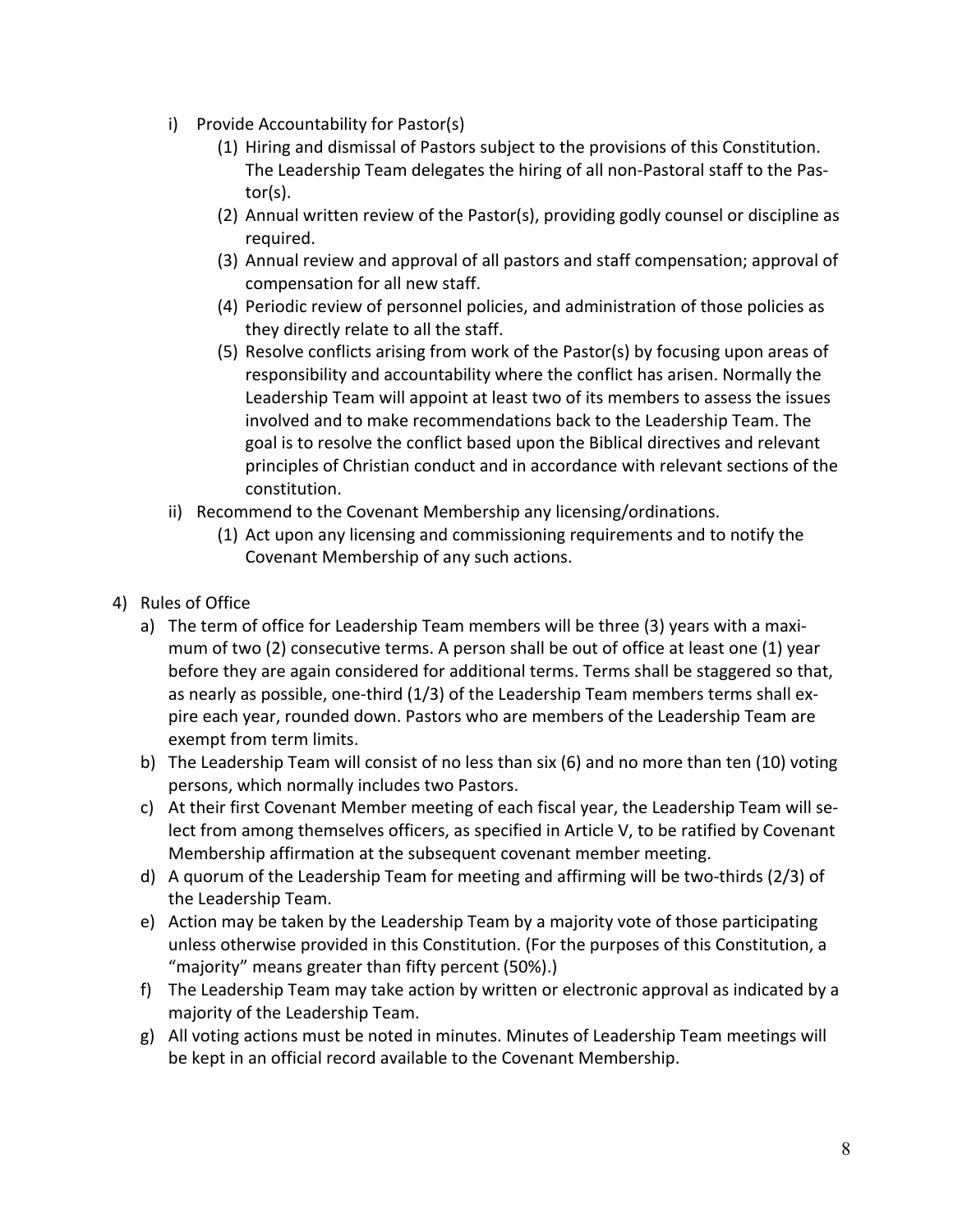- h) The Leadership Team shall strive for unanimity. Matters shall be determined by a majority vote of a Leadership Team quorum, unless on a matter in which the Constitution requires a different percentage.
- i) A Leadership Team member will be terminated from office by expiration of a term, by resignation, upon a vote of dismissal by a two-thirds (2/3) majority of all remaining Leadership Team members, or by a vote of dismissal by seventy-five percent (75%) of the quorum of Covenant Members present at a properly noticed Covenant member meeting. Notice of any termination will be sent to the Covenant Membership, in writing, within seven (7) days after the changes.

## ARTICLE VII Pastors and Associate Pastors

# Pastor(s)

- 1) Responsibilities
	- a) Equip the congregation to participate in God's mission.
	- b) Preach and teach the Word of God, help organize and lead public worship services, and ensure the administration of the sacraments (Communion and Baptism).
	- c) Lead the congregation towards meaningful partnership with the local community of Northeast Minneapolis
	- d) Determine Ministry Teams needed to carry out the Call and Covenant of the church, and appoint appropriate leadership for the Ministry Teams.
	- e) Hiring and dismissal of staff subject to the provisions of this Constitution.
	- f) Direct all other Ministry Teams and their leaders, providing counsel, encouragement, tools, resources and Christian discipline so as to assist in the accomplishment of objectives of each team. All leaders and team leaders shall be responsible to the Leadership Team.
	- g) Normally two Pastors will be members of the Leadership Team.
	- h) At least one Pastor will be an ex officio member of all Ministry Teams and committees
- 2) Call of Pastors
	- a) A Pastor will be called at a regular or special covenant membership meeting, the purpose of which will be announced at least two (2) weeks in advance. Any Pastor will be nominated by a Pastoral Call Committee, in the manner outlined in Article VIII. A Pastor shall be called by written ballot with a seventy-five percent (75%) vote of Covenant Members present. The call shall be for an indefinite period of time.
- 3) Resignation of a Pastor
	- a) A pastor may resign by submitting a letter of resignation to the Leadership Team. Unless there are extenuating circumstances, six (6) weeks notice should be observed.
- 4) Dismissal of a Pastor
	- a) The dismissal of a pastor or paid ministry team member should be undertaken only after avenues of remediation have been pursued.
	- b) The dismissal of a pastor will be by congregational vote at a special meeting called for that express purpose. Such an agenda item cannot be a part of, or added to, the agenda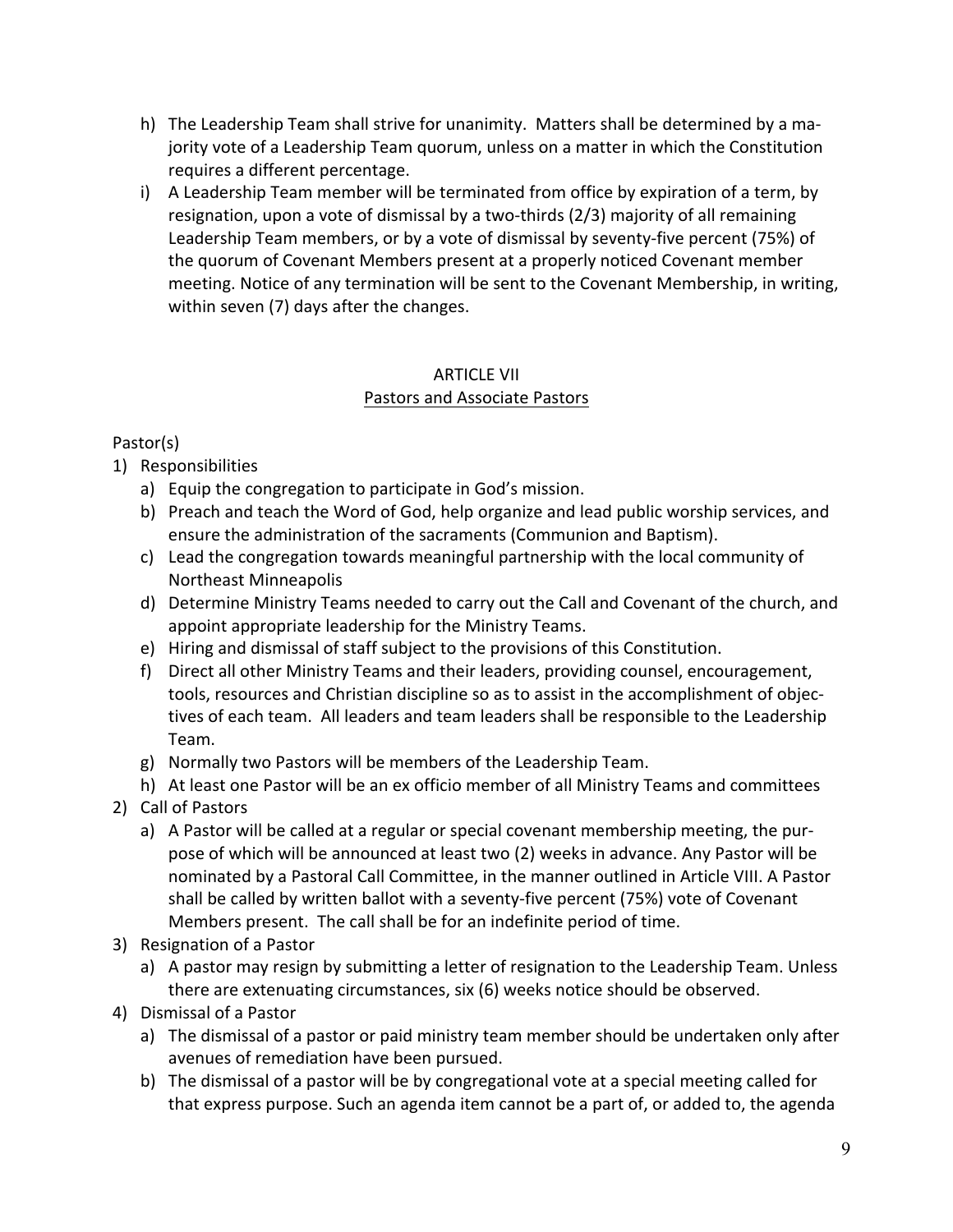of any other meeting. The congregational meeting for such a vote may be called by a two-thirds (2/3) vote of the Leadership Team, or through the request of the congregation accomplished by a petition for such a meeting signed by 30% of the Covenant Membership. The quorum for such a meeting shall be 50% of the Covenant Membership. The grounds for dismissal shall be presented. Members shall be allowed to speak to the matter. The pastor shall be allowed to speak to the matter. The vote shall be by written ballot. A seventy-five (75%) vote of covenant members present and voting is necessary to dismiss the senior pastor.

#### 5) Charges Against a Pastor

a) Charges against a pastor will be submitted in writing to the Leadership Team, charging a pastor with indiscretion, immorality, doctrinal error, or unethical behavior. The Leadership Team will be responsible to determine what action should be taken in response to charges. The Leadership Team can suspend a pastor while the matter is being engaged. The Leadership Team can move towards dismissing a pastor if necessary through the process outlined in Article VII.4.b.

## ARTICLE VIII Committees

#### 1) Committees

Unless otherwise indicated below, all committees will have a Leadership Team representative and a Committee Chair as an ex-officio voting member. 

a) Leadership Team Calling Committee

This will be a standing committee of the Covenant Members, the Leadership Team Calling Committee, which will be directly responsible to the Covenant Membership. The Leadership Team Calling Committee will have five (5) members who must be Covenant Members. Two (2) members will be current members of the Leadership Team. Additional members will be ratified by the Covenant Membership during a properly noticed business meeting, from nominations made by the Leadership Team Calling Committee. Leadership Team Calling Committee members will have a term of three (3) years.

- (1) Responsibilities:
	- (a) To check background, interview, evaluate, and select possible candidates for participation on the Leadership Team.
	- (b) To make a recommendation of new Leadership Team members to the congregation for vote by the Covenant Membership at a properly noticed covenant membership meeting. No more than (1) candidate will be presented for each opening.
	- (c) To handle all communication with Leadership Team candidates until ratified by the Covenant Membership.
	- (d) Actions by the nominating committee shall be taken in such manner as to preserve the unity of the Spirit in the bond of peace.

b) Pastoral Call Committee

Before a call is issued to anyone who will be serving in a pastoral role, there will be a Pastoral Call Committee formed by the Leadership Team. This Call Committee will be comprised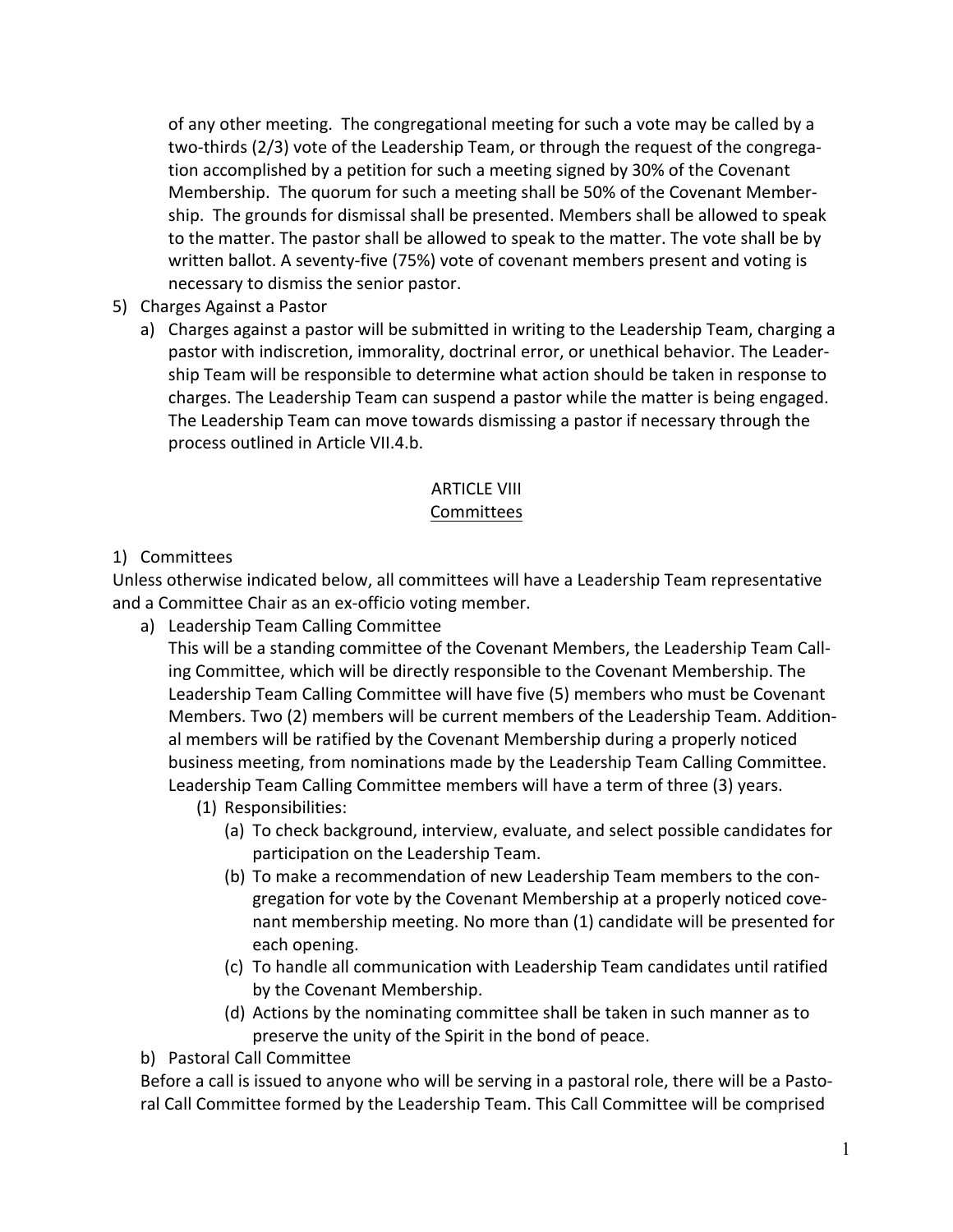of seven (7) members selected by the Leadership Team, directly responsible to the Covenant Membership. At least three (3) of the members will be non-Leadership Team members. The Leadership Team will appoint all members of the committee. The committee must be representative of the congregation. This committee will be ratified at the next covenant member meeting. The Call Committee will elect a Committee Chair from among the members at its first meeting. The Call Committee will terminate upon issuance of the call by the Covenant Membership and the acceptance of such call by a candidate.

- i) Responsibilities:
	- (1) To check background, interview, evaluate and select possible candidates for the position(s).
	- (2) To present no more than one (1) candidate to the Covenant Membership concurrently for a vote to issue each Call.
	- (3) To make a recommendation to the Covenant Membership at a properly noticed covenant member meeting, and to issue a call, with specific terms of employment approved by the Leadership Team.
	- (4) To handle all communication with candidates until a call is accepted, after which communications will be made by the Leadership Team or Pastor(s).
	- (5) To inform the covenant membership of the on-going process of the search.
- c) Other Special Committees. The Leadership Team or the congregation may establish a committee to address a specific task. The committee shall report back to the body which formed it unless otherwise instructed by its founding body. The committee shall terminate upon the completion of its task.

#### ARTICLE IX Covenant Membership Meetings

- 1) Annual Meeting
	- a. An Annual Meeting shall be held as near the first of the fiscal year as feasible. The date and time of the Annual Meeting will be determined by the Leadership Team.
	- b. At the Annual Meeting, ministry reports will be presented by the Leadership Team, Pastor(s), and other Ministry Teams as directed by the Leadership Team.
	- c. Reports on an independent review of the church's financial records will be submitted by the Treasurer.
	- d. Election for offices shall be held.
	- e. The church budget shall be submitted for action.
	- f. The agenda for this meeting will be provided to the Covenant Members by the Leadership Team at least seven (7) days prior to the meeting date.
- 2) Covenant Membership Meetings
	- a. Covenant Members will meet quarterly including the Annual Meeting.
	- b. The primary purpose of the Covenant Membership meetings is to encourage and challenge covenant members to live out the Membership Covenant.
	- c. Proper Notice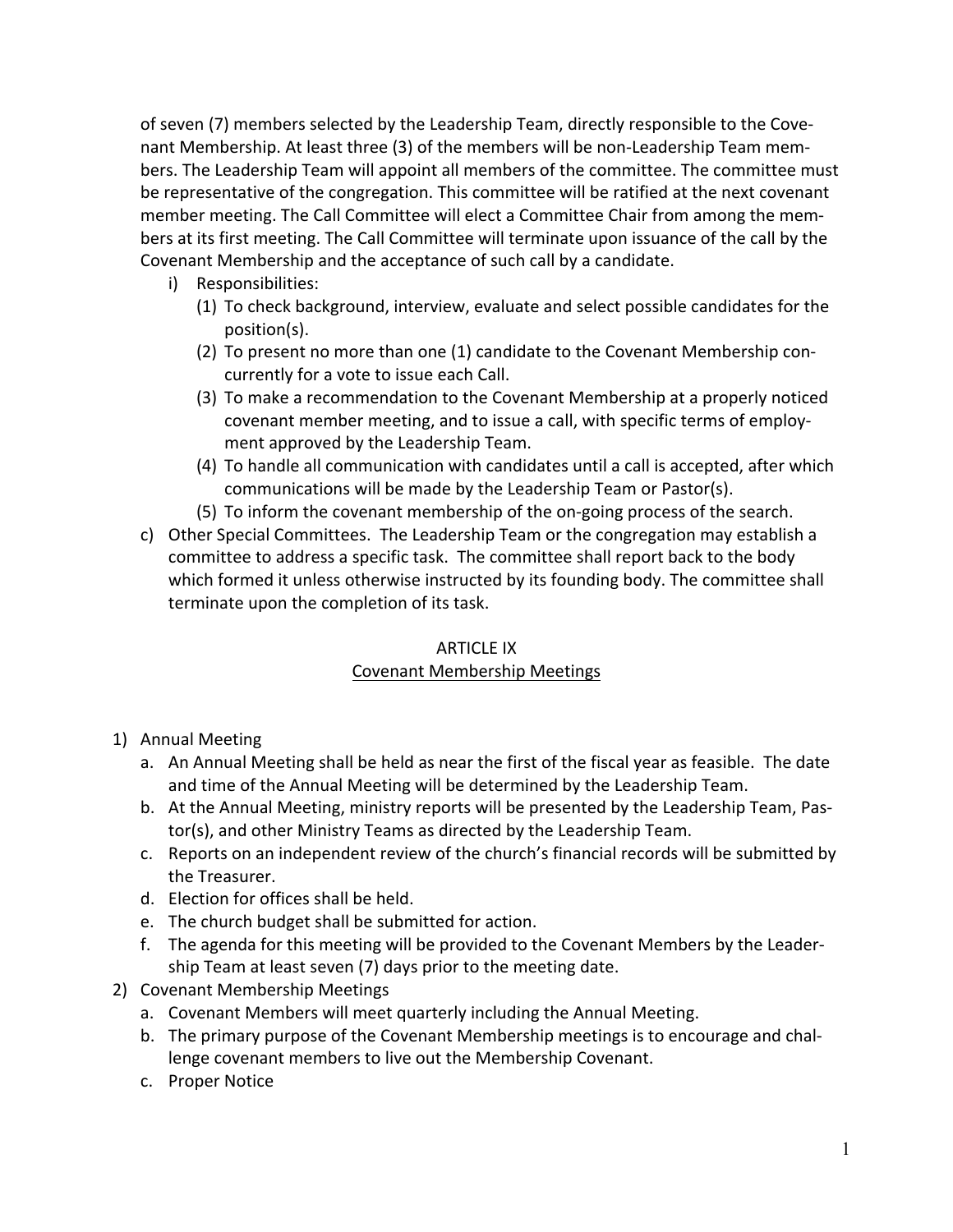- i. All meetings shall be announced by written communication to the membership at least two weeks prior to the meeting date.
- ii. Such notice will include a meeting agenda, and include any special items for action. In the case where ratifications are being made, written notice of candidates' names will also be provided in the agenda at least two weeks prior to the meeting. In the case where the meeting will be to amend the Constitution or the Articles of Incorporation of Mill City Church, thirty (30) days public notice will be provided pursuant to Article X of this Constitution.
- d. Conduct of Meeting
	- i. The Chair of the Leadership Team or a Pastor(s) shall serve as Chair of any meeting of the membership. All meetings will be conducted decently and in good order.
	- ii. All congregational meetings of the church are subject to the provisions of this Constitution.
	- iii. The overriding consideration in any conduct of meeting is the grace, fruit, and wisdom of the Holy Spirit.
- e. Covenant Member Voting
	- i. Each Covenant Member, and only Covenant Members, will be responsible to affirm or deny any proposed action at any meeting of the membership. Such votes must be cast in person. Vote by proxy shall not be allowed. All votes shall be by written ballot. The Chair of the meeting may call for open balloting where no objection is raised.
	- ii. Absentee ballots shall be valid if received by the meeting chairperson prior to the meeting at which the vote shall occur, accompanied by a valid reason for absence. The Overseer Chairperson shall determine validity of absentee ballots and report at the meeting the names of those submitting absentee ballots together with a ruling on the validity of each.
	- iii. Ratification of Pastor(s) and Leadership Team requires a seventy-five percent (75%) affirmative vote of the quorum.
	- iv. Unless otherwise provided in this Constitution, a majority vote of the quorum is required for all action by the Covenant Membership.
- f. Quorum
	- i. Thirty percent (30%) of the membership shall constitute a quorum for the annual meeting, with a minimum of thirty (30) members. Unless otherwise noted in this Constitution, twenty percent (20%) of the covenant membership shall constitute a quorum for any other meeting, with a minimum of twenty (20) members.
	- ii. In the absence of a quorum, the meeting will be rescheduled.
- g. Special Covenant Membership Meetings
	- i. Other meetings may be called by the Leadership Team as they deem necessary, provided proper notice is given.
	- ii. Other meetings may be requested by Covenant Members. Before Covenant Members may request an additional meeting, they must first request to meet with the Leadership Team to discuss the issue of concern. If those Covenant Members and the Leadership Team cannot resolve the issue, those Covenant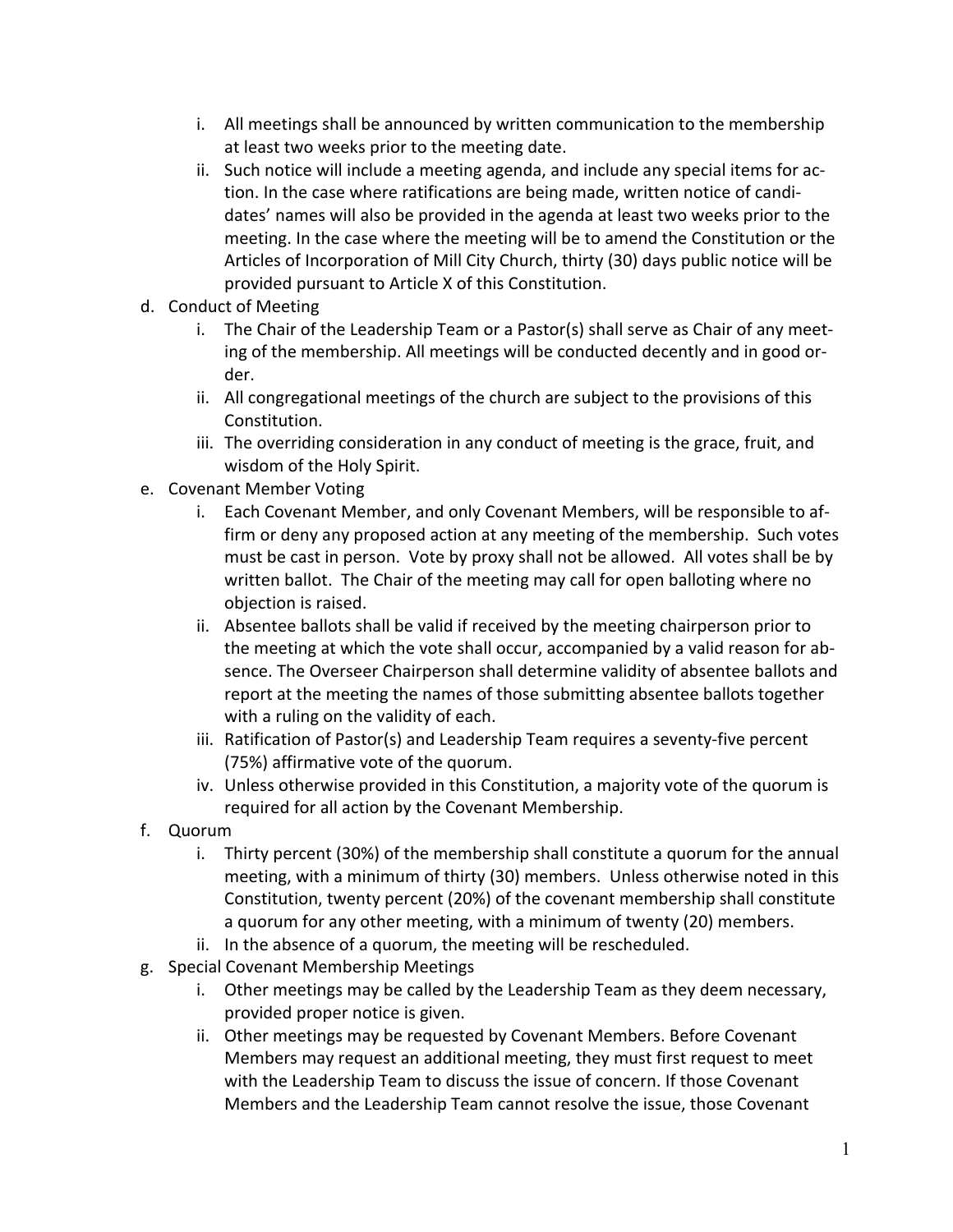Members may, after thirty (30) days of requesting the appearance with the Leadership Team, submit to the Leadership Team a written petition for a special covenant member meeting. A valid petition will be signed by at least ten percent (10%) of the Covenant Membership or fifteen (15) covenant members, whichever is lower, containing a brief statement of the unresolved issue(s) for the meeting agenda, and state any motions concerning each issue. Within thirty (30) days of receiving a valid written petition, the Leadership Team will either convene a special business meeting to address the issue(s) in the petition, or place the issue(s) on the agenda for the next Covenant Member meeting. The Covenant Member meeting may be restricted in whole or in part to Covenant Members, as determined by the Leadership Team, whenever the issue under discussion merits confidentiality.

- h. Effective Date of Service.
	- i. The Leadership Team, Pastor(s) and other elected persons will assume their responsibilities on the first day of the fiscal year or on any other date indicated on the ballot at the time of election, unless elected or appointed during the year to fill a vacancy.

# ARTICLE X Assets of the Church

#### 1) Title

- a. The Congregation will hold title to its own assets.
- 2) Acquisition, Disposition and Encumbrance of Assets
	- a. Assets acquired through budgetary provisions do not need additional congregational approval. Assets acquired beyond budgetary provisions, particularly land or facility acquisition, require the approval of the Covenant Membership by majority vote.
	- b. By affirmative majority vote of the Leadership Team, Mill City Church may borrow money, buy, lease, acquire, own, hold, improve, use and deal in and with real or personal property, or an interest in property, wherever located; and may sell, convey, mortgage, create a security interest in, lease, exchange, transfer or dispose of all or part of its real or personal property, or an interest in property, wherever located; except, however, that any action involving the construction of, financing of, or addition to the church facilities outside of budgeted expenditure as limited by Article X.2.a must be approved by seventy-five percent (75%) of all the Covenant Members present at a covenant member meeting called for such purpose; and that any sale, lease, transfer, or disposition of all or substantially all of the church property and assets will likewise be approved by seventy-five percent (75%) of all the Covenant Members present at a covenant member meeting called for such purpose.
- 3) Division in the Church
	- a. In the event of division within the church, in which there are competing claims to the assets by various factions of the membership, the title of all church property, real or personal, shall remain with the group which abides by the Constitution, as determined by the executive board of the Minnesota Iowa Baptist Conference.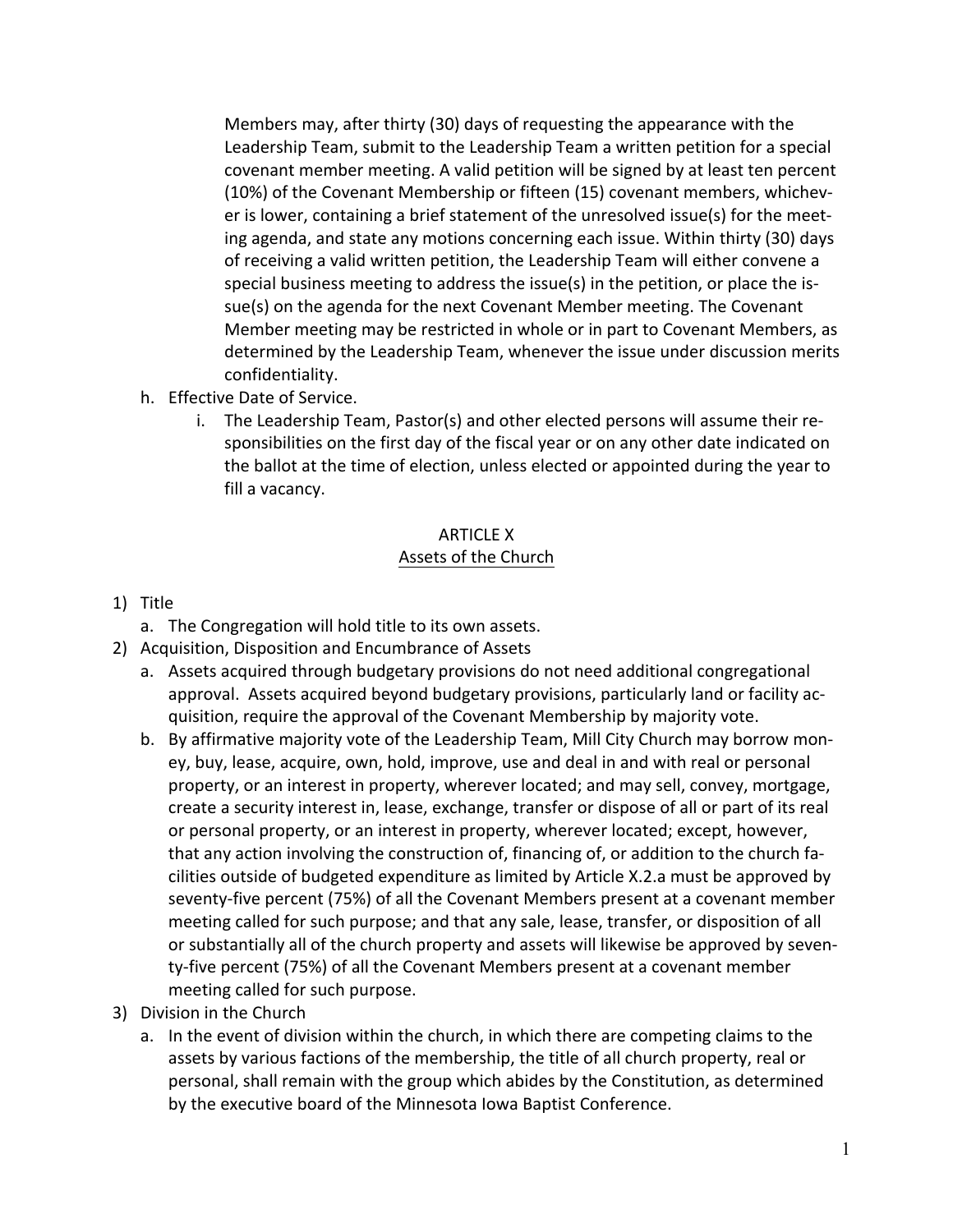- 4) Closure of the Church
	- a. In case of dissolution of Mill City Church, the Minnesota Iowa Baptist Conference will have the first right of refusal for all church property and all associated debt.
	- b. No action for the sale or transfer of assets may be taken when the closure of the church is under consideration without the prior approval of the MIBC executive board. In the event the congregation votes to cease, the property and all assets of the church shall become and be the property of the Baptist General Conference and the MIBC, shared equally for the furtherance of the mission of both in that region, primarily through church planting.

# ARTICLE XI

# Fiscal Year

1) Fiscal Year

The fiscal year of Mill City Church will be October 1 through September 30.

# ARTICLE XII

## Amendments

1) Procedure for Amendments

- a. This Constitution and the Articles of Incorporation of Mill City Church may be amended at any properly noticed covenant member meeting. Written public announcement of such a meeting must be made to the congregation at least thirty (30) days prior to such meeting.
- b. Written copies of proposed amendments must be made available at least seven (7) days in advance of the meeting.
- c. Only Mill City Covenant Members may vote to amend this Constitution or the Articles of Incorporation. A two-thirds (2/3) vote of the quorum will be required to amend the Constitution or the Articles of Incorporation.

# ARTICLE XIII

# Indemnification

1) Indemnification.

Every member or recognized participant of the Leadership Team, Calling Committee, or other employees of Mill City Church shall be indemnified by Mill City Church against all expenses and liabilities, including counsel fees, reasonably incurred or imposed upon such member or recognized participant of the Leadership Team, Calling Committee, or other employees of Mill City Church in connection with any threatened, pending, or completed action, suit or proceeding to which she/he may become involved by reason of her/his being or having been a member or recognized volunteer of Leadership Team, Calling Committee, or Mill City Church employee, or any settlement thereof, unless adjudged to be liable for intentional misconduct in the performance of her/his duties therein either by a court of law or by the